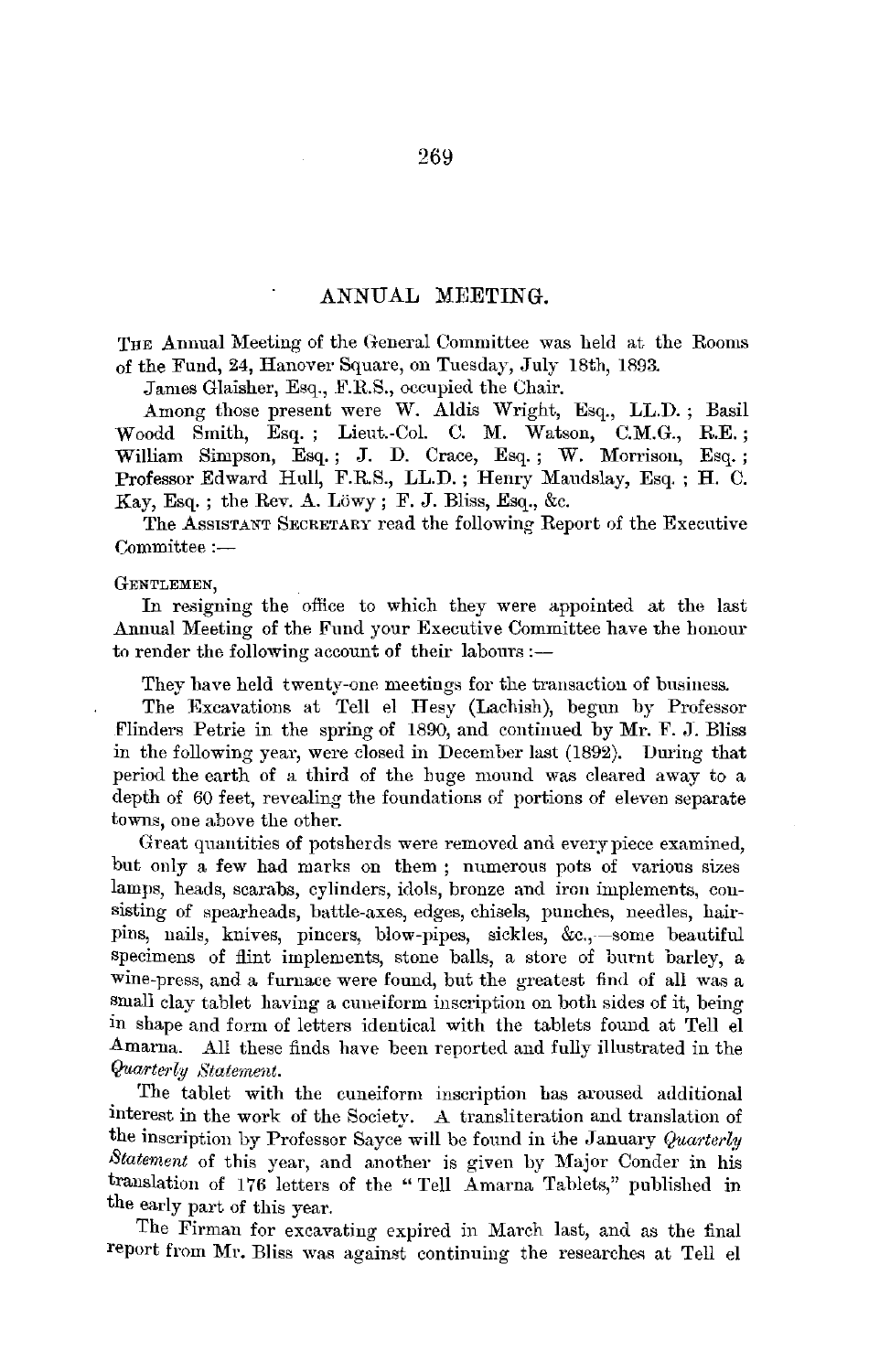Hesy, your Committee decided to apply for a new Firman to dig elsewhere. Negotiations are still going on, and it is hoped that a favourable reply will be received soon.

In the interval Mr. Bliss came to England to recruit his strength after the severe attack of typhoid fever he has undergone. He is now engaged in writing a full report of his work, which will be published in the autumn. On Tuesday, June 6th, at 20, Hanover Square, under the auspices of your Committee, Professor Petrie in the Ohair, Mr. Bliss gave an account of his work at Lachish. The meeting was well attended and the lecturer was eordially thanked for his interesting lecture.

Herr Schick continues his researches in Jerusalem and reports on fresh discoveries as they occur. He has made a thorough examination of Aceldama and drew a plan and section of the place, and a thorough examination and plan of the "Tombs of the Prophets" which are now the property of the Russians. His paper on the second wall will be read with much interest; and he has given a list of the technical terms in Arabic, used for tools, materials, and modes of building.

At the ruins of Jubeiah, between Kulonieh and Kustul, two standing stones with grooves were found which are similar in construction to those found near Deir Aban, probably the remains of some olive or wine-press.

A stone (soft Mizzeh) weight with an inscription on it, supposed to be a talent, was found by the Algerine Brethren at St. Ann's.

Mr. Schick reported that no discoveries of any importance whatever were made during the construction of the railway from Jaffa to Jerusalem. (A map showing the course of the line will be found in the January *Quarterly Statement.)* 

Considerable progress has been made with the Akka-Damascus Railway-five miles of rail have been laid down along the foot of Carmel from Haifa, no discoveries of an archaeological nature have been made as yet, but there is every reason to expect that the construction of this great railway will unearth many buried places and objects of the greatest interest.

Dr. Chaplin reports that the plaster with ancient frescoes has been removed from the walls of the Church of the Convent of the Cross at Jerusalem, and destroyed.

The Rev. J. E. Hanauer reports further discoveries of mediaval remains in the Mosque near the Great Synagogue of the Perushim Jews which he and Mr. Schick believe to be the ruins of the Church of St. Martin. Other remains west of the Damascus Gate are suggested to have belonged to the "Maladrerie" or Lepers' Hospital of the Middle Ages.

The Rev. Theodore E. Dowling reports that the Jerusalem Branch Association of the Fund has secured a room within and near the Jaffa Gate, where maps and all publications of the Society can be seen and purchased.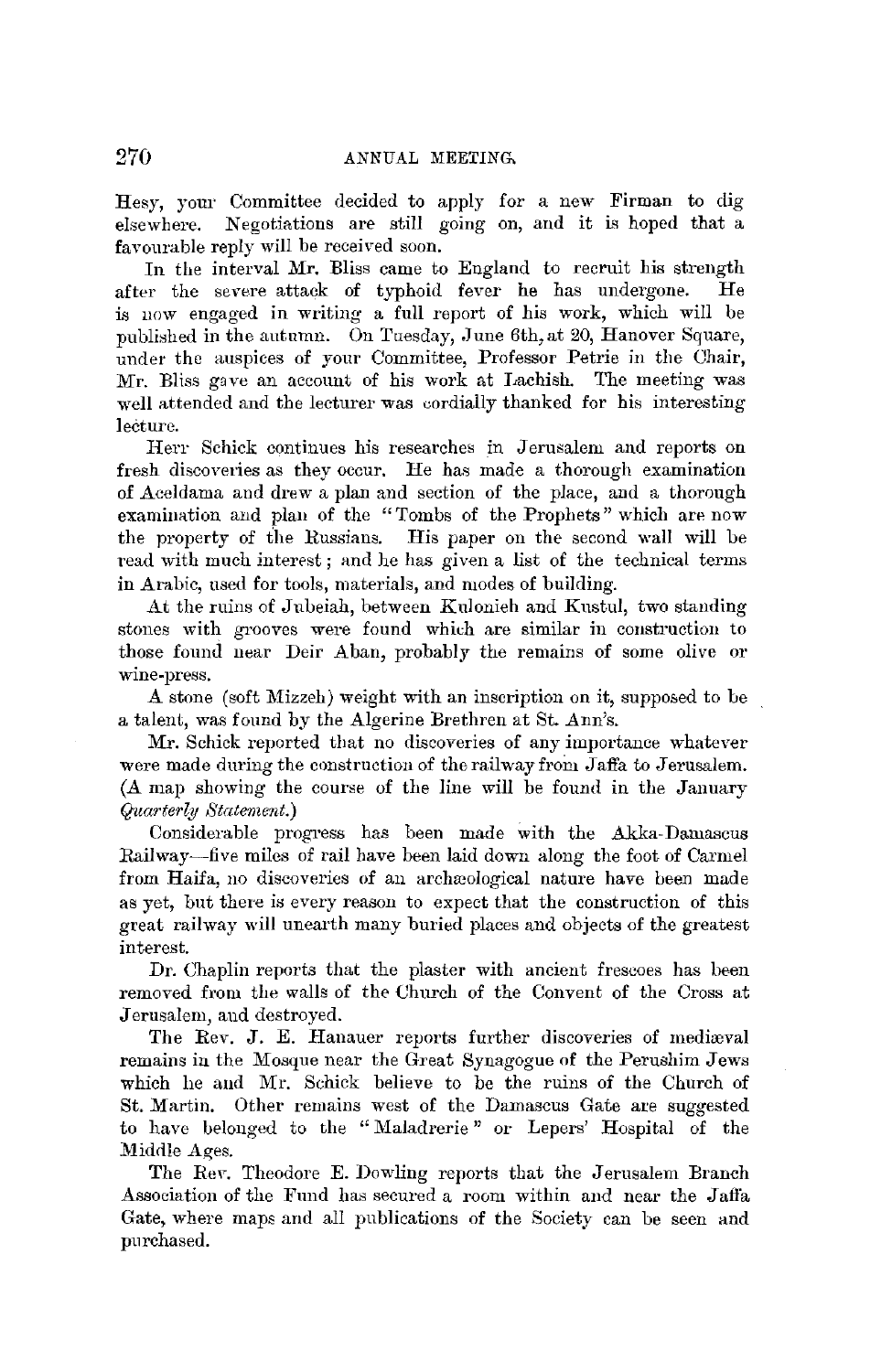During the tourist season Lectures were delivered in Jerusalem for the benefit of travellers and others by the following members of the Fund:- Suhject.

|                                                          | sumect.                         |
|----------------------------------------------------------|---------------------------------|
| The Rev. A. Hastings Kelk, M.A. "Walks about Jerusalem." |                                 |
| The Rev. John Zeller<br>$\mathbf{r}$<br>$\cdots$         | "The Druzes."                   |
| The Rev. J. E. Hanauer                                   | , "The Walls and Gates of Jeru- |
|                                                          | salem."                         |
| G. Robinson Lees, F.R.G.S.                               | "The Temple Area."              |

A further series of Lectures is in preparation for the next season.

We have received a large number of inscriptions collected at various ruins in the Hauran by the Rev. W. Ewing during his travels there. These are in the hands 0f Professor Ramsay, of Old Aberdeen.

Your Committee are much indebted to Dr. Murray, of the British Museum, for valuable assistance rendered in the translation of Greek inscriptions.

Mr. G. Robinson Lees, F.R.G.S., sends photographs of a Greek inscription found over the door of a tomb near the Garden of Gethsemane, which Dr. Murray, of the British Musuem, has translated; of a piece of mosaic pavement found on the Mount of Olives close to the base of "The Tower," with descriptive notes; he also mentions that some very fine specimens of glass, pottery, lamps, and a beautiful carved head had been unearthed at Cresarea.

At "Jacob's Well." which Mr. Lees visited lately, he found the place considerably altered in appearance ; some *debris* had been cleared away and the ruins were **in** the charge of a Greek abbot, who had done something towards preserving them.

The Rev. George E. Post's description of his researches **in** a journey to Palmyra was completed in the April number of the *Quarterly Statement.* 

In the current number he contributes a narrative of his researches in the Lebanon, Anti-Lebanon, and Damascus. Each paper has a valuable list of plants collected on the way.

Mr. Alexander Howard, the well-known tourist contractor, presented to the Museum of the Fund the skin of a crocodile, which was killed by the natives in the marshes at Nahr ez Zerka, south of Haifa; the Fellahin ate the flesh and preserved only the skin without the head and feet ; the skin measures 7 feet 6 inches ; with the head it would measure probably over 9 feet.

**Mr.** Baldensperger has furnished a most interesting paper in reply to "Questions" on the Folklore of Palestine. Mr. Baldensperger has lived many years in close contact with the natives, and has had a rare opportunity to collect the information which he gives.

Your Chairman has completed his exhaustive tabled records of the Meteorological Observations, recorded by Herr Dreher, at Sarona, Jaffa, during the ten years, 1880-89, inclusive. These records contain a mine of information on the subject.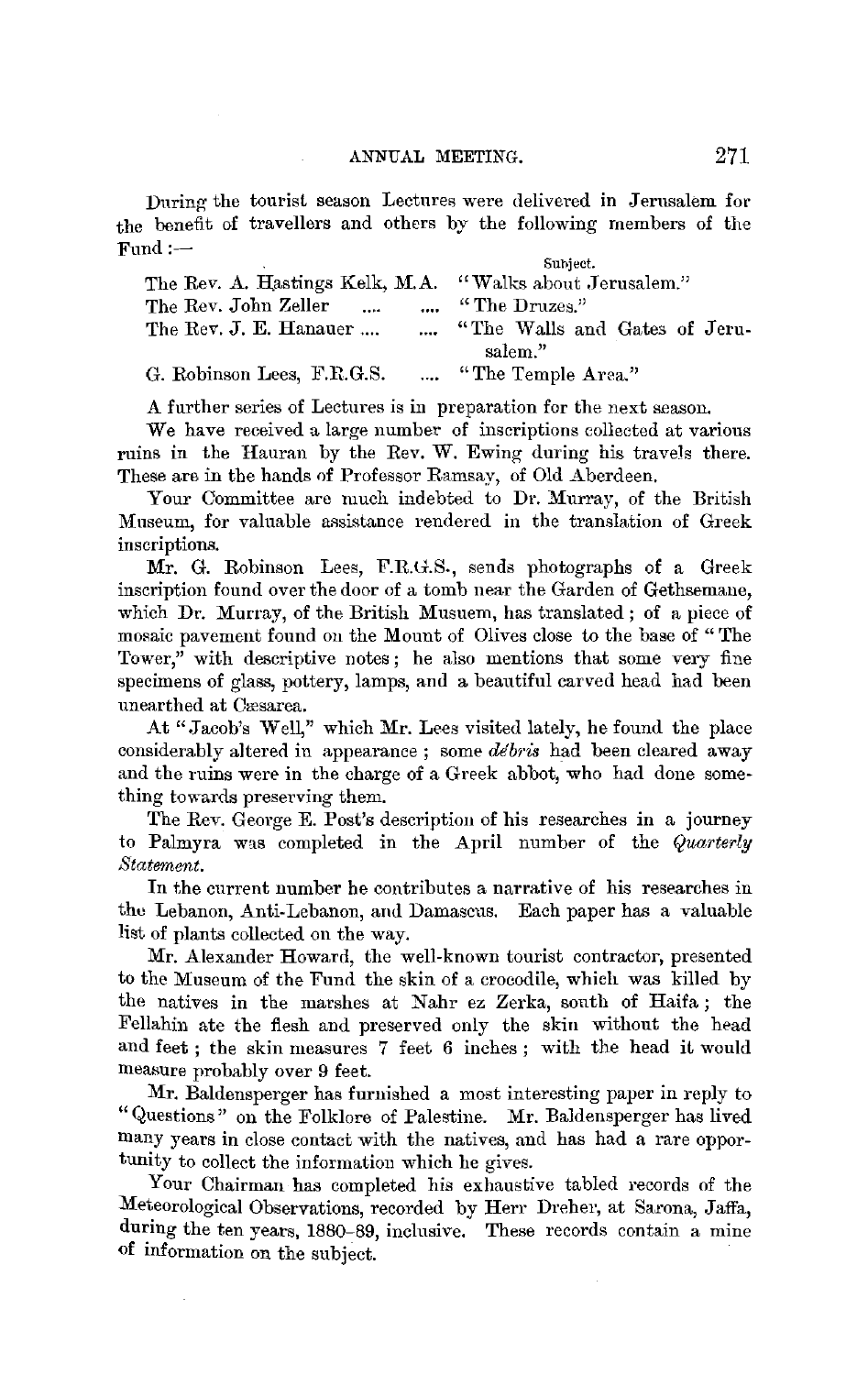Mr. Glaisher is now engaged on the observations recorded at Jerusalem, beginning with the year 1882, and with those of Tiberias, beginning 1891, taken by Dr. Torrance.

Your Committee mentioned in the last Annual Report that much attention had been given to the tomb situate at the foot of the hill over Jeremiah's Grotto, believed by the late General Gordon to be the tomb of Our Lord.

A lengthened correspondence was published in the "Times" on this tomb. The subject being of great interest, a selection of the principal letters, together with the "Times" leader, was reprinted in the January *Quarterly Statenient.* 

In addition to this correspondence, the papers on the subject by Herr Schick, who has lived, studied, and worked in the Holy City for over 40 years, and a paper by the Rev. J. E. Hanauer, have been read with great interest.

Mr. Schick states, "My conviction is that the question of the real Calvary will never be satisfactorily settled by controversy, *bnt only by excavation."* 

A summary of the papers on this subject, published in the *Quarterly Statement* and other publications, was also given.

Your Committee are pleased to say that the Museum of the Fund is much appreciated. Many subscribers and visitors avail themselves of the opportunity to inspect the various objects.

Since the date of the last Annual Meeting 219 new Subscribers have been added to the list, and 125 have been taken off through death and other causes, leaving an increase of 94 new Members.

The new line of railway from Jaffa to Jerusalem has been laid down on the one inch to a mile scale sheets, and copies can now be had.

The first part of M. Ganneau's archæological researches in Palestine has been translated, and it is expected that the second part will be in the hands of the translator at an early date.

A **new** edition of the Index to the *Quwrterly Statements* has been compiled. It includes the years 1869 (the first issue of the Journal) to the end of 1892. The Contents are :- Names of the Authors and the Papers ; List of the Illustrations ; and General Index. This Index, it is hoped, will be found extremely useful.

.A new and revised edition of " Heth and Moab " was issued early in the year.

The "Tell Amarna Tablets," by Major Conder, was also published in the beginning of this year. It contains the translation of 176 letters of the 320 cuneiform tablets found at Tell el Amarna, which are chiefly from Palestine and Syria.

"The City and the Land" was published in the autumn. It contains the seven lectures delivered in the spring of last year. Both these works have had a very fair reception.

Your Committee have pleasure in reporting that the long promised Raised Map of Palestine, the work of the Assistant Secretary to the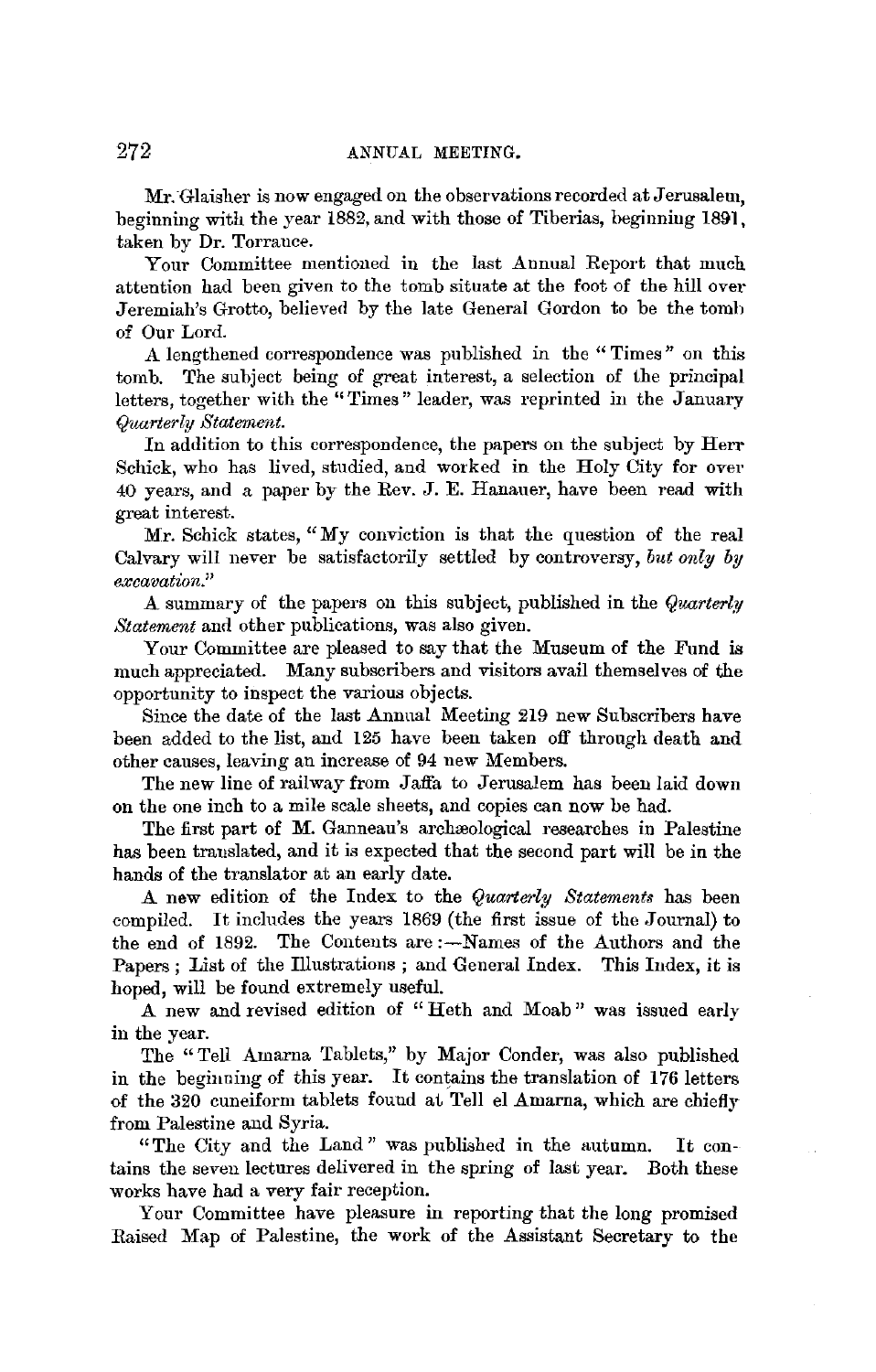Fund, Mr. George Armstrong, is now completed, and that copies of it can be had in fibrous plaster, framed and coloured. It has been a work of great labour, occupying about four and a half years. The altitudes and formations are accurately based on contours of 100 feet gradations, calculated from the scientific survey, thus showing at a glance the whole features of the country.

A list of the books in the Library is published m the July *Quarterly Statement.* 

During the past year the following donations to the Library have been acknowledged with thanks to the donors :-

- " Har Moad, or Mountain of the Assembly," by Rev. 0. D. Miller, D.D.
- "Voyage en Syrie et en Egypte," per M. C. F. Volney, 2 vols., from Dr. Chaplin.

" Plantæ Postianæ," Fasciculi I-IV, from the author, Dr. Post.

- "The Land of Promise," by H. Boner, D.D., from J. A. Eastwood, Esq.
- ''The Holy City, Jerusalem; its Topography, Walls, and Temples," from the author, S. Russell Forbes, D.D.
- "The Temple of Ezekiel's Prophecy," from the author, Henry Sulley.
- "Forty Days in the Holy Land," from the authoress, Elizabeth Harcourt Mitchell.
- "The Everlasting Nation" (in 4 vols.), from the editor, Rev. A. A. Isaac, M.A.
- "The Fifth Gospel," from the author, J. M. Potts, **D.D.,** LL.D.

Your Committee have sent a complete set of the Society's publications, together with a copy of the raised map, to the Chicago Exhibition. The exhibits will be found in the British Section, Gallery of the Liberal Arts Buildings, by the side of the Oxford University Extension Exhibit.

The Rav. Professor Theodore F. Wright, Hon. General Secretary and Lecturer for the Fund **in** the U.S.A., has been appointed the Society's representative at the Chicago Exhibition. The Rev. Dr. Waterman, Hon. Secretary for Chicago, has kindly offered to render every assistance.

The Rev. J. R. Macpherson, B.D., Kinnaird Manse, Inchture, N.B., has been appointed Lecturer for the Society in Scotland.

The Rev. L. G. A. Roberts has been appointed Lecturer for the Fund in Canada.

Your Committee have pleasure in recording their best thanks to their Honorary Secretaries, who render such valuable assistance without any remuneration whatever.

Since the last Annual Meeting the following papers have been contributed to the *Quarterly Statement* :-

By Herr Baurath Schick-

<sup>&</sup>quot; Description of Aceldama," with various References and Plans ; "Ancient Stone Weights found by the Algerine Brethren of St.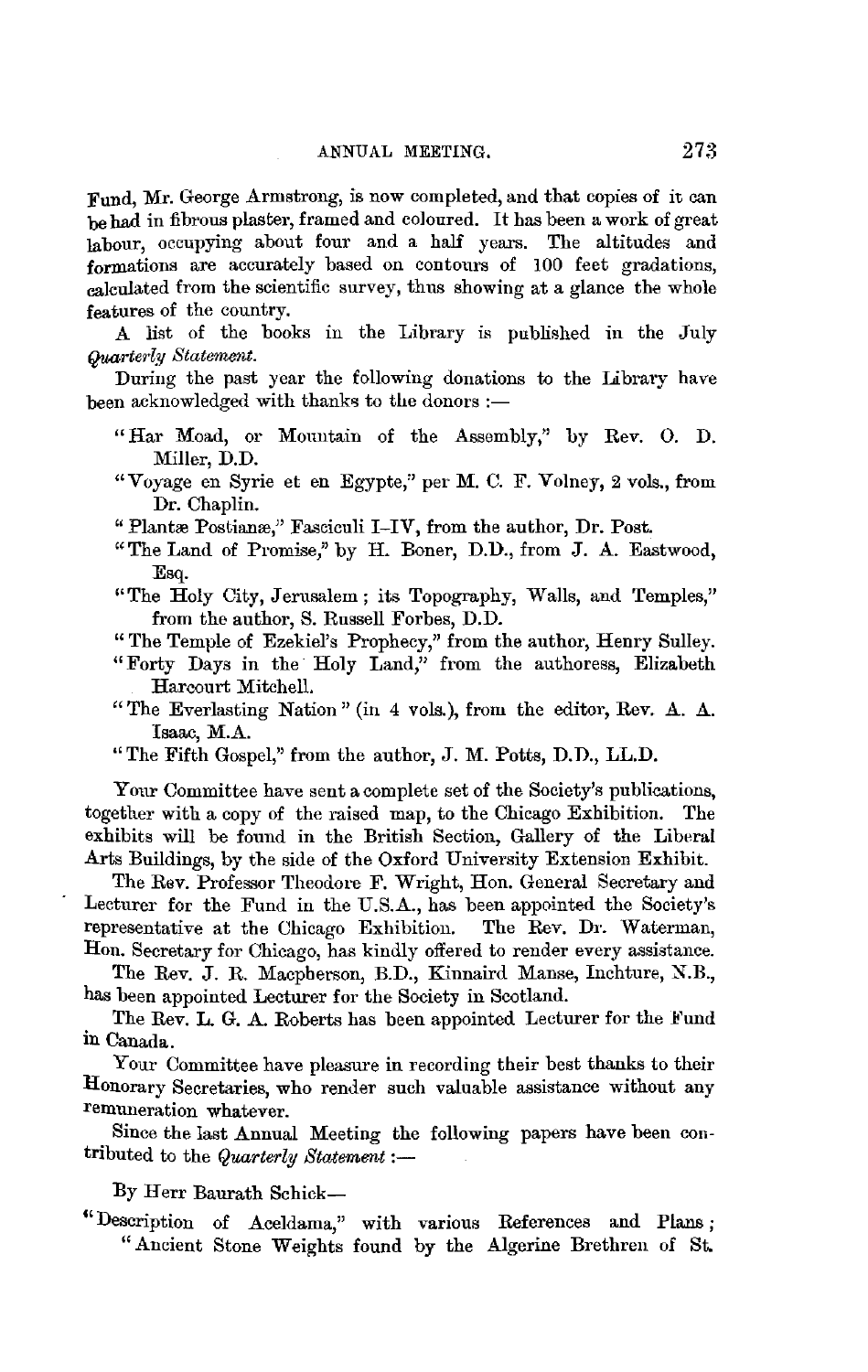Ann's"; "New Sewer Near the Church of the Holy Sepulchre''; "The Railway from Jaffa to Jerusalem,'' with Map; "On the Site of Calvary"; "Reflections on the Site of Calvary"; "The Tombs of the Prophets"; "The Course of the Second Wall"; "Arabic Building Terms"; "The Ruins of Jubeiah."

By W. St. Chad Boscawen-

" The Tell el Amarna Tablets in the British Museum."

By the *Rev.* J. *E.* Hanauer-

" On the Controversy regarding the Site of Calvary" ; " Mud Showers, and their Effect on Buildings in Palestine" ; "St. Martin's Church and other Mediæval Remains."

*Bv* the *Rev.* Haskett Smith-

" Identifications Suggested in Murray's Handbook.';

By the *Rev.* W. F. Birch-

" Ancient Jerusalem."

By the Rev. Canon Browulow, M.A.-

" Identification of Saints in the Maronite Calendar."

By Surgeon-General Hutchinson, M.D.-

" The Tomb of Our Lord.''

A reprint from the "Times" of the correspondence on the Site of the Holy Sepulchre.

By F. Robinson Lees, F.R.G.S.-

" Antiquities from Cæsarea"; "Tomb with Greek Inscription Near Garden of Gethsemane"; "Mosaic Pavement on the Mount of Olives"; "Jacob's Well."

By F. J. Bliss,  $B.A.$ -

" The Excavations at Tell el Hesy during the Spring and Autumn of 1892," with numerous Illustrations.

By the Rev. Professor Sayce, LL.D.-

" The Cuneiform and other Inscriptions Found at Lachish and elsewhere in the South of Palestine"; "On an Inscribed Bead from Palestine"; "The Site of Kirjath-Sepher"; "The Phœnician Inscriptions on the Vase Handles found at Jerusalem."

By James Glaisher, F.R.S.-

·" On the Strength or Pressure of the Wind at Sarona, recorded Daily by Herr Dreher in the Ten Years, 1880-89 "; "Meteorological Report from Jerusalem for the Year 1882."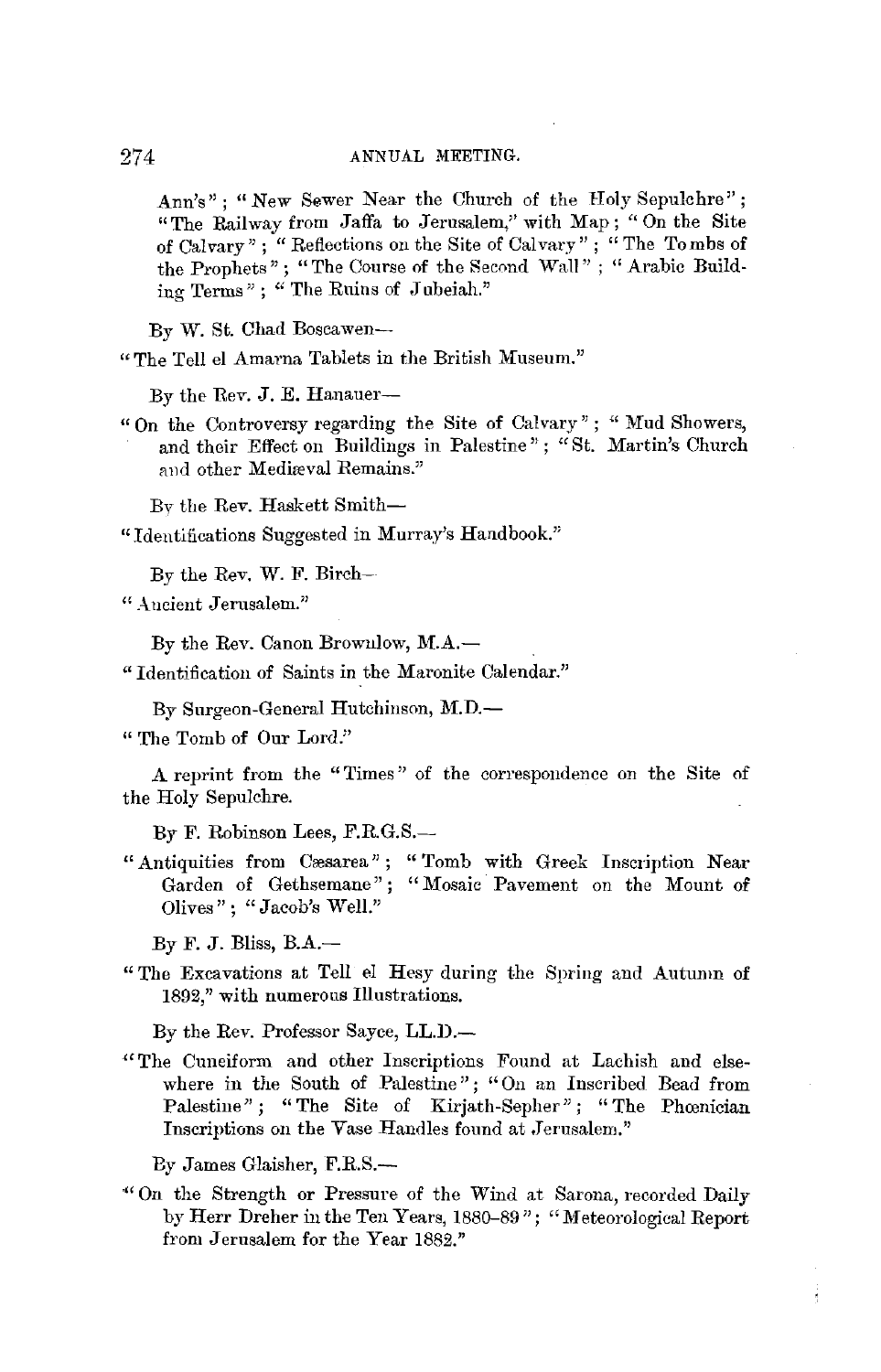$By$  Chas. Fox, M.R.C.S., F.S.S.-

" The Latitude of Mount Horeb"; "Notes and Queries."

By Major Conder, D.C.L., R.E.-

" Sinai and Syria before Abraham"; "Notes on Shishak'sList"; "Recent Hittite Literature, &c."

By Philip J. Baldensperger-

" Peasant Folklore of Palestine" (Answers to Questions).

By Rev. George E. Post, M.A.-

" An Expedition to Lebanon, Anti-Lebanon, and Damascus," List of Plants Collected.

Since the last Annual Meeting the undernoted gentlemen have kindly consented to act as Honorary Local Secretaries:-

Rev. H. B. Waterman, D.D., 3436, Rhodes Avenue, Chicago.

- ,, W. Bailey, Colney Heath Rectory, St. Albans.
- ,, Robert Campbell, St. Margaret's Manse, Dunfermline.
- ,, Robert Edmund Parr, West Hartlepool.
- ,, E. H. Cross, D.D., Belvedere, Trinity Road, Folkestone.
- ,, W. Early, Hadley, Wellington, Salop.
- ,, J. M. Otts, Greenboro', Ala., U.S.A.
- ,, S. F. Maynard, Gressingham Vicarage, Lancaster.
- ,, G. G. S. Thomas, 2, Princes Terrace, Ripon.
- ,, P. A. Gordon Clark, West Free Church, Perth.
- ,, J. T. Barber, Falls Church, Va., U.S.A.

,, Frank P. Miller, Litchfield, III., U.S.A.

H. S. Noblett, Esq., Ashton Place, Cork.

Rev. Geo. W. Baile, B.A., 17, Upper Sackville Street, Dublin.

- ,, Robert Macpherson, B.D., The Manse, Elgin.
- ,, J. R. Macpherson, B.D., The Carse of Gowrie, Perthshire.
- ,, Wm. Gillies, The Manse, Timaru.
- E. F. J. Love, Esq., B.A., Queen's College, University of Melbourne.

We record with great regret the deaths of the following members of the General Committee since last Meeting :-

> Dr. Carl Sandreczki. Henry S. Perry. The Dean of Lichfield (Rev. C. H. Bickersteth). W. H. Freeland. His Grace the Duke of Sutherland. Colonel G. E. Grover, R.E. Sir William Mackinnon, Bart.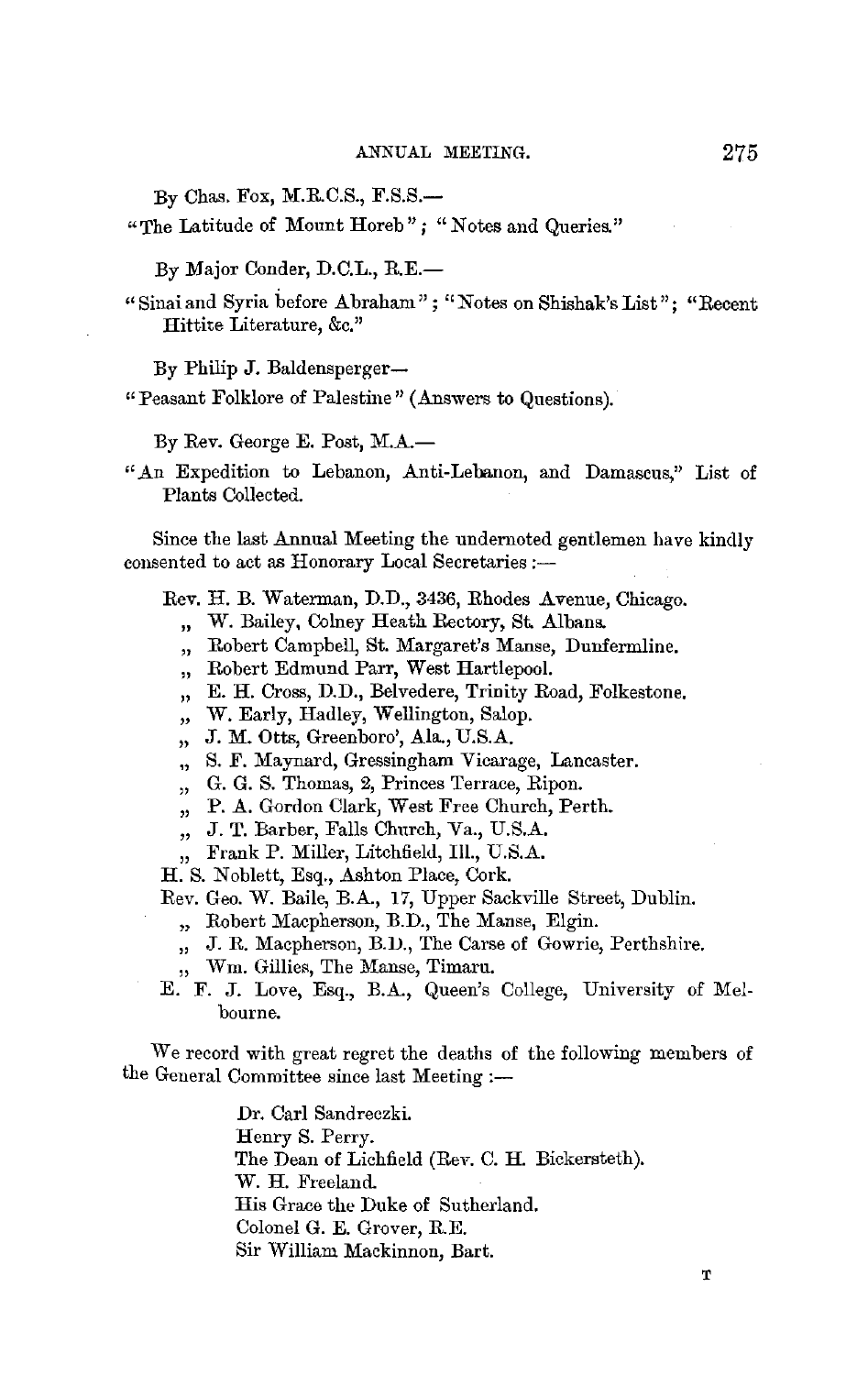276 ANNUAL MEETING.

Your Committee have pleasure in proposing that the following gentlemen be elected members of the General Committee :-

> The Bishop of Chester. The Dean of Chester. The Bishop of Lichfield. The Bishop of Durham. The Bishop of Carlisle. The Bishop of Bath and Wells. The Dean of Canterbury. The Rev. Canon Cheyne. The Rev. Canon Driver. The Rev. Daniel Bliss, D.D. Rev. Professor A. F. Kirkpatrick.

The following is a summary of the receipts and expenditure for the year ending 1892. The balance sheet was published in the April *Quarterly*   $Statement$  :-

At the end of 1891 there was a balance in the bank of £314 *6s.* 3d. The income from donations and subscriptions for the year was £1,690 14s. *6d.;* proceeds of lectures £104 *9s.* 3d. ; sales of publications £644 14s. Id.; for damage by fire to books the Northern Insurance Company paid £150.

The expenditure in the same period was, for exploration £853 *6s. 7d.* ; for printing, binding, lithographs, photos, illustrations, &c., £838 *9s. 8d.* ; for management-including rent, salaries, wages, advertising, insurance, stationery, &c., £665 *IOs.* 2d. The posting and carriage of the *Quarterly Statement,* books, maps, parcels, &c., costing £133 *6s. 9d.* 

At the end of 1892 the balance in the bank was £413 *10s.* lid.

The CHAIRMAN said : $-I$  think the Report will be considered to be very satisfactory. Hitherto, at our Annual Meetings, it has been my privilege to speak of the gentlemen who were working for us. They were usually far away, and last year, when Mr. Bliss announced the discovery of the tablet, he was very ill, and your warm sympathies were extended to him. I need say very little about him to-day, for we have Mr. Bliss himself with us (applause), and instead of my speaking of his labours I would rather that he should himself tell us of what he has done, and of other matters which will be of interest to this Meeting. (Applause.)

Mr. Buss.-Three years ago, at this Meeting, Dr. Petrie gave an account of his *reconnaissance* at Tell el Hesy. Of course at this moundwhich is 60 feet high, 200 feet square at the top, and about 350 at the base-a w0rk occupying only six weeks could necessarily have been conducted only by shafts and cuttings. Dr. Petrie was not even able to work at the top of the mound, because it was covered with crops, the removal of which would have been very expensive. *He,* however, came to the general results that we had here the city of Lachish, the lowest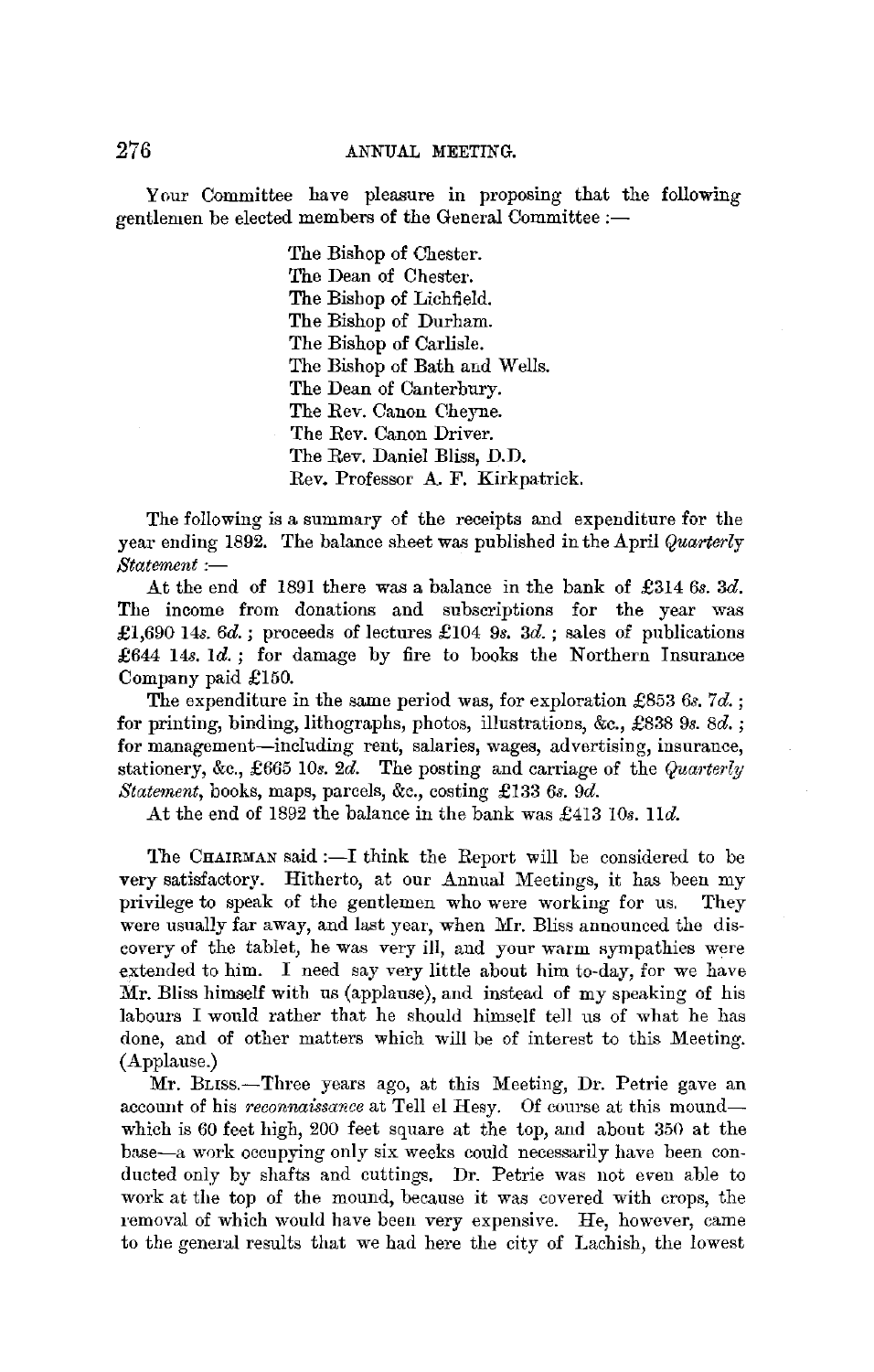and most ancient town at the base, being of somewhere about the seventeenth century B.c., representing the Amorite constructions before the time that the Israelites had come into Palestine, and the top of the. mound representing the fifth century B.c., when Lachish disappeared from history. These results, definite as they seemed to be, were attained, not from any inscriptions, but mainly from the successive fortifications, together with the pottery, which he found. His results, while accepted by many people, were doubted by others. It was said that the time that he had, and the materials that he worked from, were not sufficient to attain such definite results. My work occupied four seasons, extending over two years. All that could be gained from shafts and pits, and cuttings, had been learned by Dr. Petrie's work ; therefore, nothing remained for me to do but the arduous task of cutting down the mound. I found that to cut down the whole mound, and carefully to examine it all, would be too much, so I decided to cut out one-third of it, layer by layer, which involved the removal of more than 500,000 cubic feet of earth. When you remember that we found needles-and indeed smaller objects-you may imagine what a tremendous task it was. I soon found that the hill consisted of layers, and that the base of each layer could be determined by the foundation of the mud-brick buildings as they appeared. I uncovered the bases of eight towns, and, as my plans and photographs will show, these were actually traced and measured. Besides these, there were three others unplanned, making 11 in all. This, of course, was the main result of my work, and it is a far more important result than would be at first supposed. This, I believe, was the first time that a Tell had been systematically cut down, before the strata were harmed by cuttings, and with all the objects marked according to their different levels. Signs which indicated the undisturbed strata in this Tell will justify us in inferring a similar stratification iu other Tells, if such signs are found in an examination of their sides. Thus we will be saved the task of enormous cuttings. Once prove that dateable objects are found *in situ,* and we have a key which may open up the chronology of the various strata. Now, in examining these different strata, I am sorry to say that I came across only a number of mud-brick buildings, of no architectural importance. We found, however, the base of a large hall, which probably consisted of three large rooms, the whole covering a space of 100 feet by 40 feet, with the bases of pillars which probably supported the roof, giving us a large hall with passages, and the rooms sub-divided by columns. We also found a wine-press, with the various pits that would be necessary for the making of wine; and we also found a furnace, which has caused a great deal of discussion. At first we thought it was a smelting furnace, but all that we can be sure of, now that the matter has been carefully investigated, is that this was some ancient furnace, perhaps merely for pottery. In order to date the various strata we had to study all the finds. The tablet, which has been referred to, which was found in the third town, under a great layer of ashes, dated this town at 1450 B.c.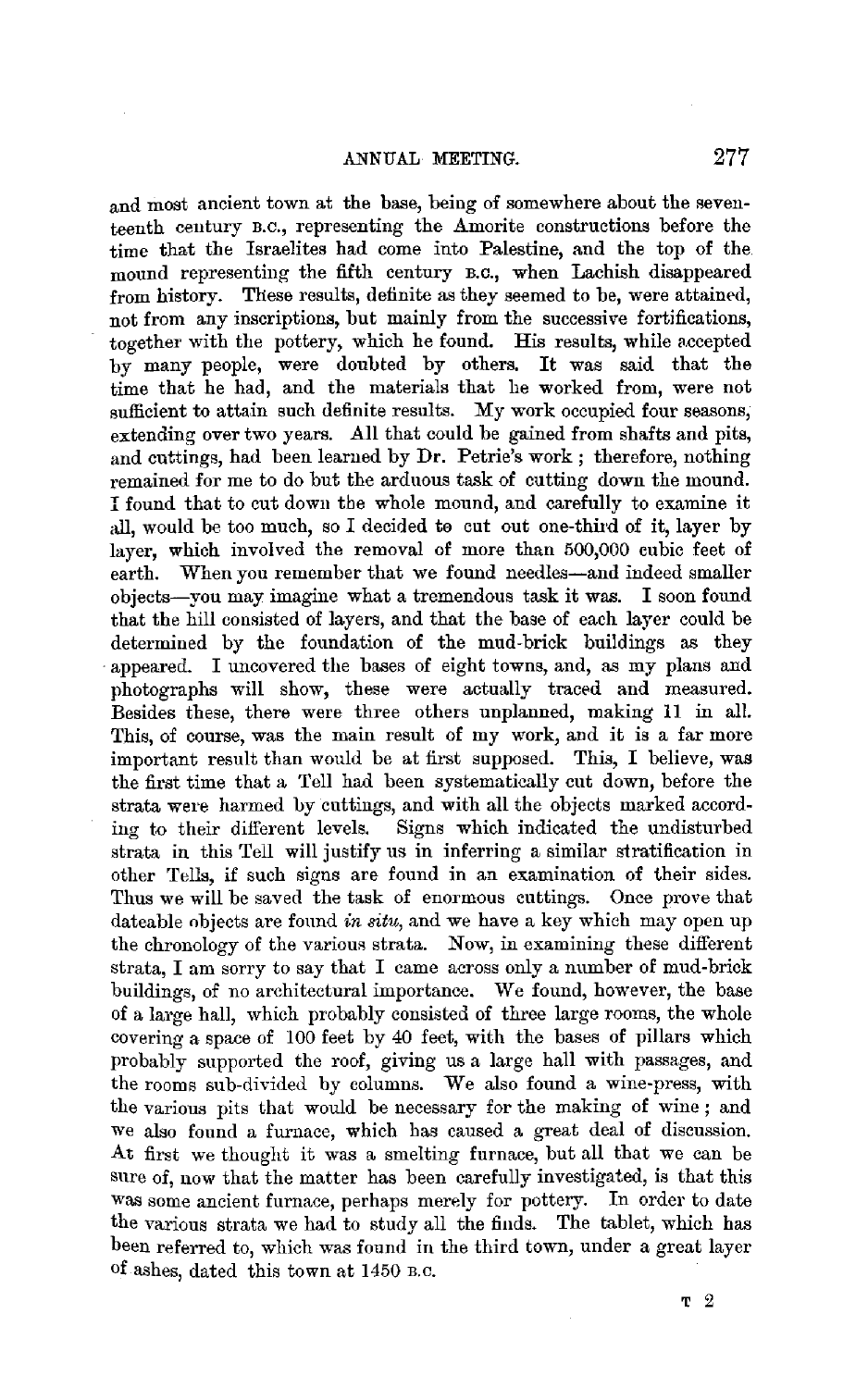I cannot here go intn details, but only affirm that all our objects taken independently, have come to establish iu general, with a few modifications, the chronology which Dr. Petrie so cleverly inferred, which I think is a wonderful confirmation.

I am inclined to think that the first town was more ancient than was supposed by Dr. Petrie. This, however, is uncertain, as no dateable objects were found under the third town.

A MEMBER OF THE COMMITTEE.—Did you get down to the rock?<br>Mr. BLISS.—I got down to the original earth. Now, the question of

 $Mr.$  BLISS. $-I$  got down to the original earth. identification will, of course, interest you. Dr. Petrie identified the place as Lachish from certain considerations. These considerations have been confirmed by my work, but I am sorry to say that I caunot add any new proof. Tell el Nejileh and Tell el Hesy are probably Eglon and Lachish.

They are three miles from each other, but until the spade has been put into Tel el Nejileh we cannot be perfectly sure which is which.

And now a word in regard to the history of the exploration. I suppose we had a good many hardships, but these I don't particularly remember, because we have so many delightful memories. Our relations with the Government were most friendly. The official appointed by the Governor of Jerusalem to conduct the work was a gentleman, and in all his relations to me he was honourable and helpful, and I may also say that we were on very good terms, not only with the Governor of Jerusa-<br>lem, but with the local government. Our friends, the Arabs, who surlem, but with the local government. rounded us, are real genuine friends, who would be glad to have us come back and camp side by side. With the workpeople *I* was also greatly pleased. Of course it was necessary to be firm, but I hope that I am a considerate master at all times. The work they did was considered good. If you know just how to manage these people it is very easy to get a lot of work done ; it is also very easy to have a lot of lazy people about you. On the whole, we got very satisfactory work. My father's testimony as to the labour is of course a very good one, as he is President of a large college that has been building for over 20 years, and has employed all sorts of labourers. And he, after a short stay with me there, was very much astonished at the amount of work that our people did. Of course, we had a good deal of risk in the climate. The place was very unhealthy in the autumn, on account of the stagnant water lying in the stream, just by the Tell, which, by the way, was doubtless the place where Philip baptized the Ethiopian. During the autumn it was extremely discouraging. We had guard after guard fall ill, and workman after workman, and servant after servant, and the only one who kept well was myself. But in the spring I contracted typhoid fever, from which I happily recovered. I should like, in closing, to say how much I appreciate the feeling of sympathy and the hearty and cordial co-operation evinced by the Committee. Any request that I have made has been promptly considered and answered. (Applause.) Having lived so long abroad, I know what all sorts of Committees are, and what delay means, but I have never had my work delayed from one post to another, because everything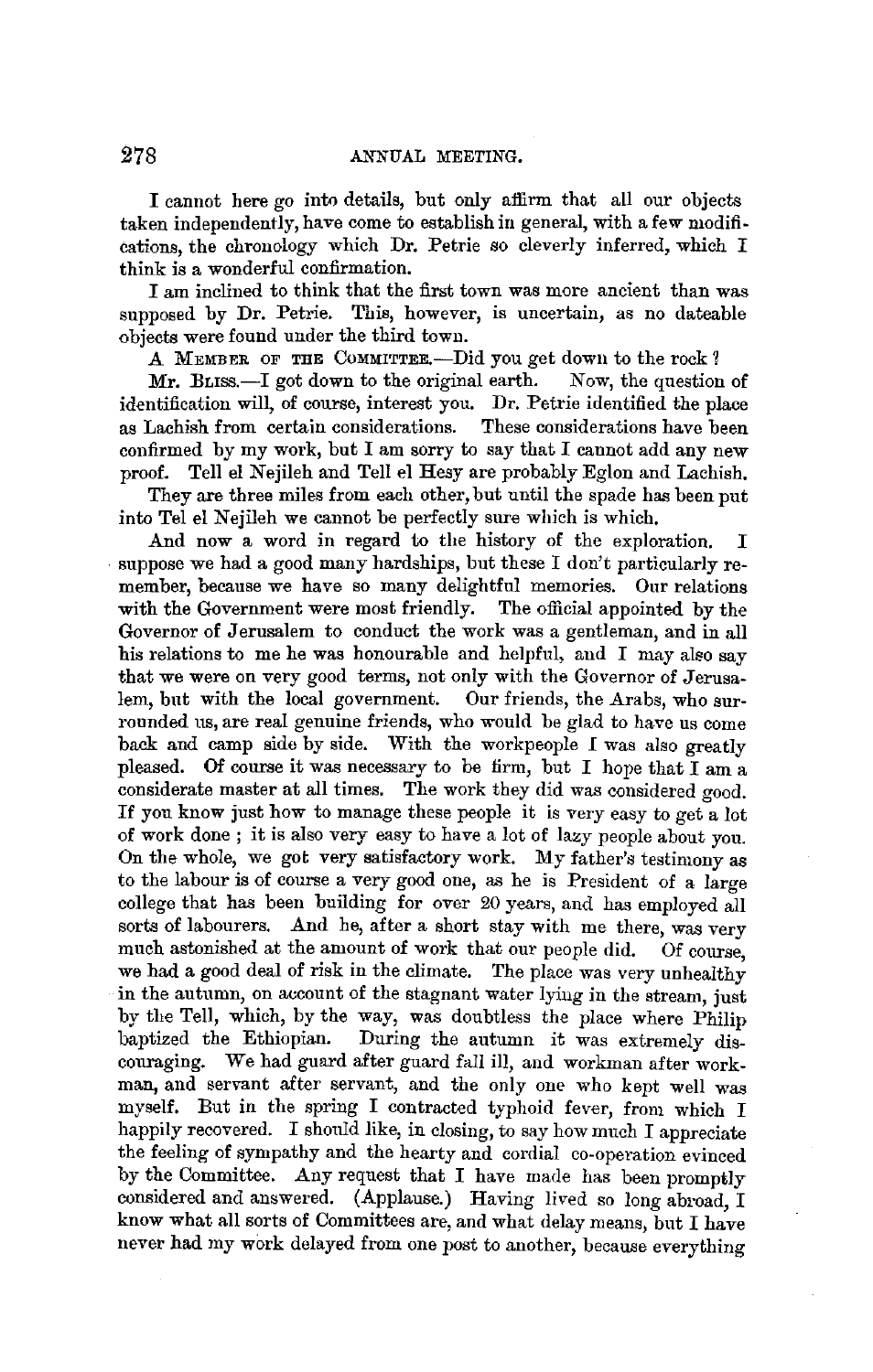has been at once responded to, and I must say it has been a cause of great thankfulness to me, and I would wish, Mr. Chairman, to thank you for the great kindness you have shown to me and my work. I should like to say further, that it is a pleasure to me to hear that this tablet, which I found, has really been seen by Dr. Chaplin, in the Museum at Constan• tinople. This, I hope, will be solid proof to the Turks that we mean to work honourably with them.

The CHAIRMAN.-If any gentleman has any remarks to make upon the Report, I shall be glad to hear him.

Mr. Löwy.---Mr. Chairman, and gentlemen, I take the liberty of calling attention to a matter which I consider of the highest importance to this Committee. Two years ago I suggested that there should be delivered lectures in order to attract public attention to the useful work done by the Palestine Exploration Fund, and I believe that we have now the satisfaction of knowing that the public have gradually been induced to take a considerable interest in the glorious work undertaken by our Society. I take the liberty of repeating the suggestion which I made on that occasion, and I believe that it would be extremely useful to have, not many lectures, not for instance every week, because people are very much occupied in London-but, say, four lectures delivered during three or four months. I think the Palestine Exploration Fund is worthy of more public recognition. It has thrown aa immense flood of light upon the history which is buried in the ground, and therefore it is desirable that we should take measures in order to draw educated people towards the work which is being done. And I think it is only necessary to give And I think it is only necessary to give. information to the people who are interested in the history of the East to attain this object. But there is also another thing which has to be borne in mind-the more money we make, the more good we will be able to do. Therefore I respectfully submit that courses of lectures should again be given in order that London, and England, may be made acquainted with the great work that is being done. The Report which has been read is full of interesting matters. It is proof of the work that has been done, and  $I$  hope, as we have begun so we shall continue. I conclude these remarks with a question : Are there other Tells in the neighbourhood which could be explored  $\ell$  I am asked, gentlemen, to move the adoption of the Report, which I do with the greatest pleasure.

Professor HULL.-Mr. Chairman, and gentlemen, may I be allowed to second this resolution? I have great pleasure in doing so. The Report is full of interest, and it gives an account of most admirable work done during the past year, not only at Tell el Hesy, by our friend Mr. Bliss, but also of other and good work, particularly the model of Palestine ; and I sincerely congratulate the Committee and Mr. Armstrong, who have devoted so much time to this work, upon the results achieved. I think it is a beautiful work, and accurately represents the physical features of the country, of which I have some slight knowledge .. I have very great pleasure in seconding the resolution.

The CHAIRMAN then put the resolution, and it was carried unanimously.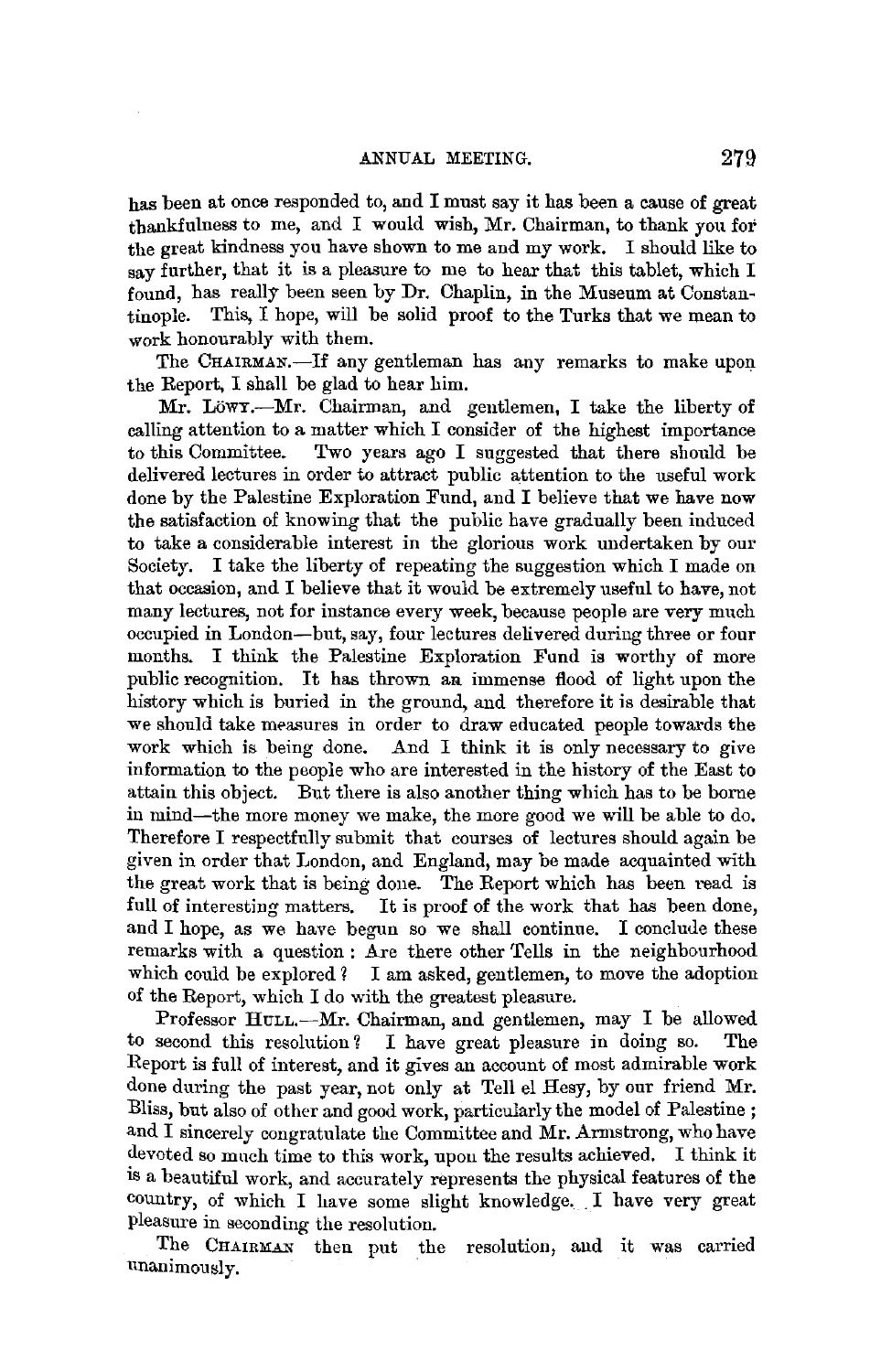The CHAIRMAN.—With respect to the question asked about more Tells—there are many. But the law of Turkey is that we can only Tells-there are many. But the law of Turkey is that we can only work at one place at one time. I hope, however, that any further appli-I hope, however, that ary further applications we make will be granted. I don't know whether Mr. Bliss has anything further to say with regard to this question ?

Mr. Burss.-I think you have replied to it, Mr. Chairman.

The CHAIRMAN.-Gentlemen, I think now I ought to say that we are indebted to our Honorary Secretary, who is not here. He has been for some time in Chicago, being a delegate from the Authors' Society, giving his views upon the question of copyright and as to the friendliness between authors and publishere here and authors and publishers in America-a very ticklish subject indeed, and I will say no more about it. (Laughter.) I should like to ask you to give a hearty vote of thanks to the Honorary Secretary, because he is willing always to work in your interests, at all seasons. I am sure you will carry that vote of thanks with acclamation.

The vote was cordially endorsed by the Meeting.

The CHAIRMAN.-Then, there is our friend the Treasurer, who not only receives the money, but who goes through every item of the accounts with a care and skill that is indeed wonderful. In fact, he looks after every penny. I am sure, gentlemen, we are deeply indebted to Mr. Morrison, and should also give him a vote of thanks.

The vote was unanimously accorded.

The CHAIRMAN.-Then, there is Mr. Armstrong ; I must say a word about him. I sometimes think that he is overworked. After leaving the office at times I think this, and I sometimes want to suggest that a little more assistance should be given him, and really, if the work increases, some assistance will have to be given to him, but, as it is, the work has been done well and admirably, and therefore, I am sure you will thank him for the admirable way in which the work has been done. (Applause.)

The vote was carried.

The CHAIRMAN.-Then, gentlemen, I think Mr. Bliss is indeed worthy of our thanks. You have heard to-day his very lucid statement, and the excellent results achieved by his work. I have to ask you to thank him, and also Mr. Schick, who is very good to us in the matter of collect- 'ing and sending to us information. Such a person in Jerusalem is most valuable, and I must ask you also to accord him a hearty vote of thanks.

The vote of thanks to Mr. Bliss and to Mr. Schick of Jerusalem was unanimously accorded.

The CHAIRMAN.-Then, gentlemen, you have just heard from Mr. Bliss about the kindness of the Governor of Jerusalem, and of his usefulness to us. It is a pleasing thing to find the Turks work hand in hand